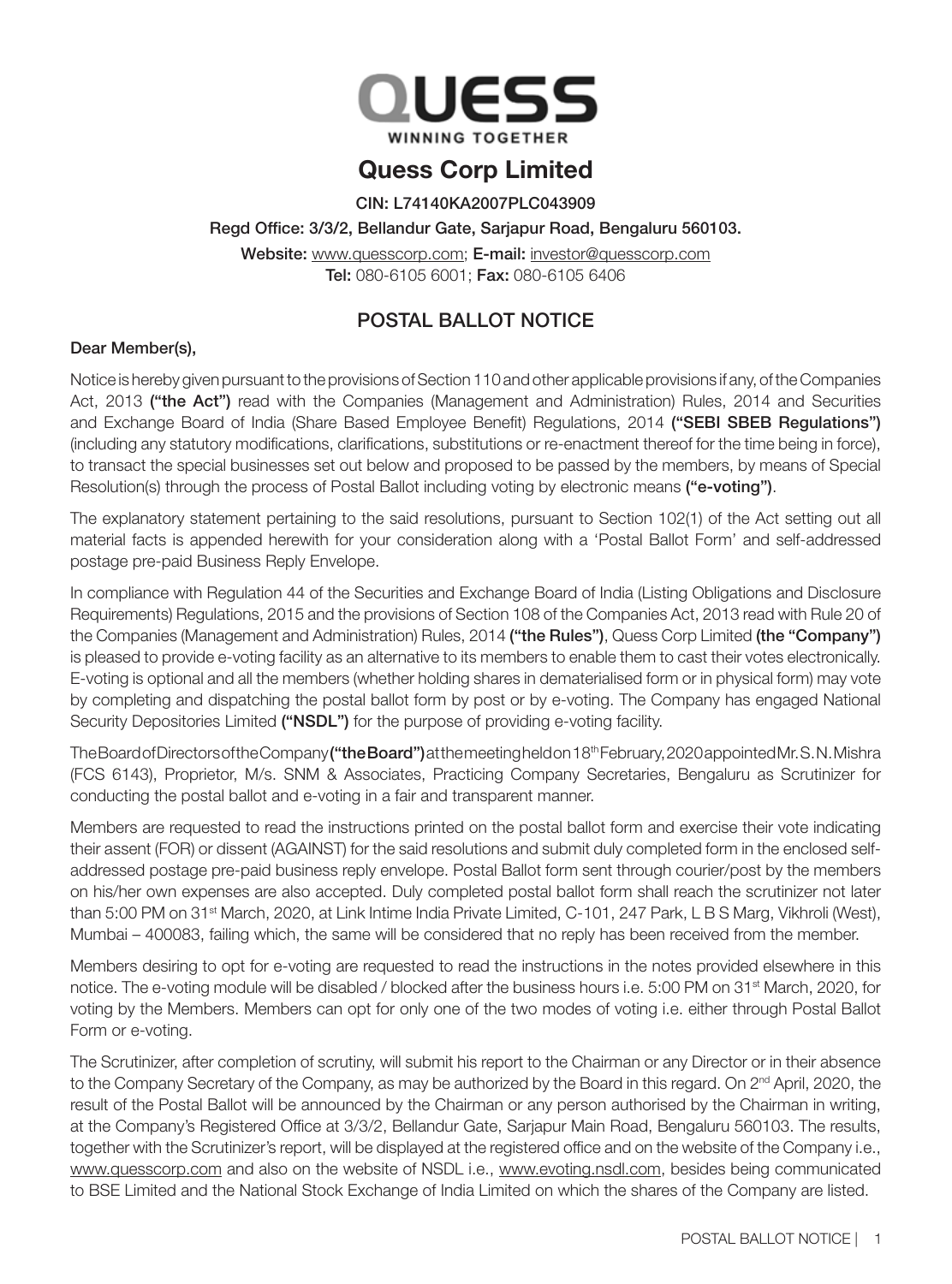The resolutions for the purpose as stated herein below is proposed to be passed by Postal Ballot:

## SPECIAL BUSINESS:

## Item No. 1- Approval of the amendments in the "Quess Corp Limited – Employees" Stock Option Scheme 2015":

To consider and if thought fit, to pass with or without modifications, the following resolution as a **Special Resolution:** 

"RESOLVED THAT in partial modification of the earlier resolutions passed by the members of the Company in the extra-ordinary general meeting of the Company which was held on December 23, 2015, through Postal Ballot on November 26, 2016 and at the Annual General Meeting held on July 24, 2019 for ratification and approval of the "Quess Corp Limited- Employees' Stock Option Scheme 2015" ("ESOP 2015") by way of a special resolution and pursuant to the provisions of the Section 62(1)(b) and other applicable provisions, if any, of the Companies Act, 2013, Regulations 7 of the Securities and Exchange Board of India (Share Based Employee Benefits) Regulations, 2014 read with Circular No. CIR/CFD/POLICY CELL/2/2015 issued by the Securities and Exchange Board of India dated June 16, 2015 (Collectively referred to as "SEBI SBEB Regulations"), Securities and Exchange Board of India (Listing Obligations and Disclosure Requirements) Regulations, 2015 and any statutory modification or re-enactment thereof, the provisions of the Memorandum and Article of Association of the Company and subject further to such other approvals, permissions and sanctions as may be necessary, and subject to the approval of the "Quess Stock Ownership Plan- 2020" ("QSOP 2020" or "Plan"), consent of the members' be and is hereby accorded to the Board of Directors of the Company (hereinafter referred to as the "Board" which term shall be deemed to include any duly constituted committee thereof, including the Nomination and Remuneration Committee ("Remuneration Committee") or any other committee which the Board may constitute/designate to act as such under the SEBI SBEB Regulations or their delegated authority and to exercise its powers, including the powers conferred by this resolution) for the amendment in the ESOP 2015 by way of re-deployment of the balance 17,51,560 (Seventeen Lakhs Fifty One Thousand Five Hundred and Sixty) employee stock options ("Options") and equity shares from the aggregated number of 19,00,000 (Nineteen Lakhs) Options and equity shares under the ESOP 2015 to QSOP 2020 and to reduce the total number of options to be granted under ESOP 2015 to 1,48,440 (One Lakh Forty Eight Thousand Four Hundred and Forty) options, thereby entitling the option grantee to acquire not exceeding 148,440 (One Lakh Forty Eight Thousand Four Hundred and Forty) equity shares, without any retrospective effect on existing options granted under the ESOP 2015."

## Item No. 2- Approval of the "Quess Stock Ownership Plan- 2020" ("QSOP 2020" or "Plan") for the employees of the Company:

To consider and if thought fit, to pass with or without modifications, the following resolution as a Special Resolution:

"RESOLVED THAT pursuant to the provisions of Section 62(1)(b) and other applicable provisions, if any, of the Companies Act, 2013 and the rules made thereunder, the provisions of Regulation 6 of the Securities and Exchange Board of India (Share Based Employee Benefits) Regulations, 2014 and relevant provisions of Circular No. CIR/CFD/ POLICY CELL/2/2015 dated June 16, 2015 issued by the Securities and Exchange Board of India (Share Based Employee Benefits) Regulations, 2014 (collectively referred to as "SEBI SBEB Regulations"), Securities and Exchange Board of India (Listing Obligations and Disclosure Requirements) Regulations, 2015, Foreign Exchange Management Act, 1999, the relevant provisions of the Memorandum and Articles of Association of the Company and subject to such other approvals, permissions and sanctions as may be necessary and further subject to such conditions and modifications as may be prescribed or imposed while granting such approvals, permissions and sanctions, consent of the members' be and is hereby accorded to the introduction and implementation of the "Quess Stock Ownership Plan - 2020" ("QSOP 2020" or "Plan"), the salient features of which are furnished in the explanatory statement annexed hereto and authorizing the Board of Directors of the Company (hereinafter referred to as the "Board" which term shall be deemed to include any duly constituted committee thereof, including the Nomination and Remuneration Committee ("Remuneration Committee") or any other committee which the Board may constitute/designate to act as such under the SEBI SBEB Regulations or their delegated authority and to exercise its powers, including the powers conferred by this resolution) to create, and grant from time to time, in one or more tranches, not exceeding 36,50,000 (Thirty Six Lakhs and Fifty Thousand) employee restricted stock units ("RSUs/Options") to or for the benefit of such person(s) who are in permanent employment of the Company, whether in or outside India, as the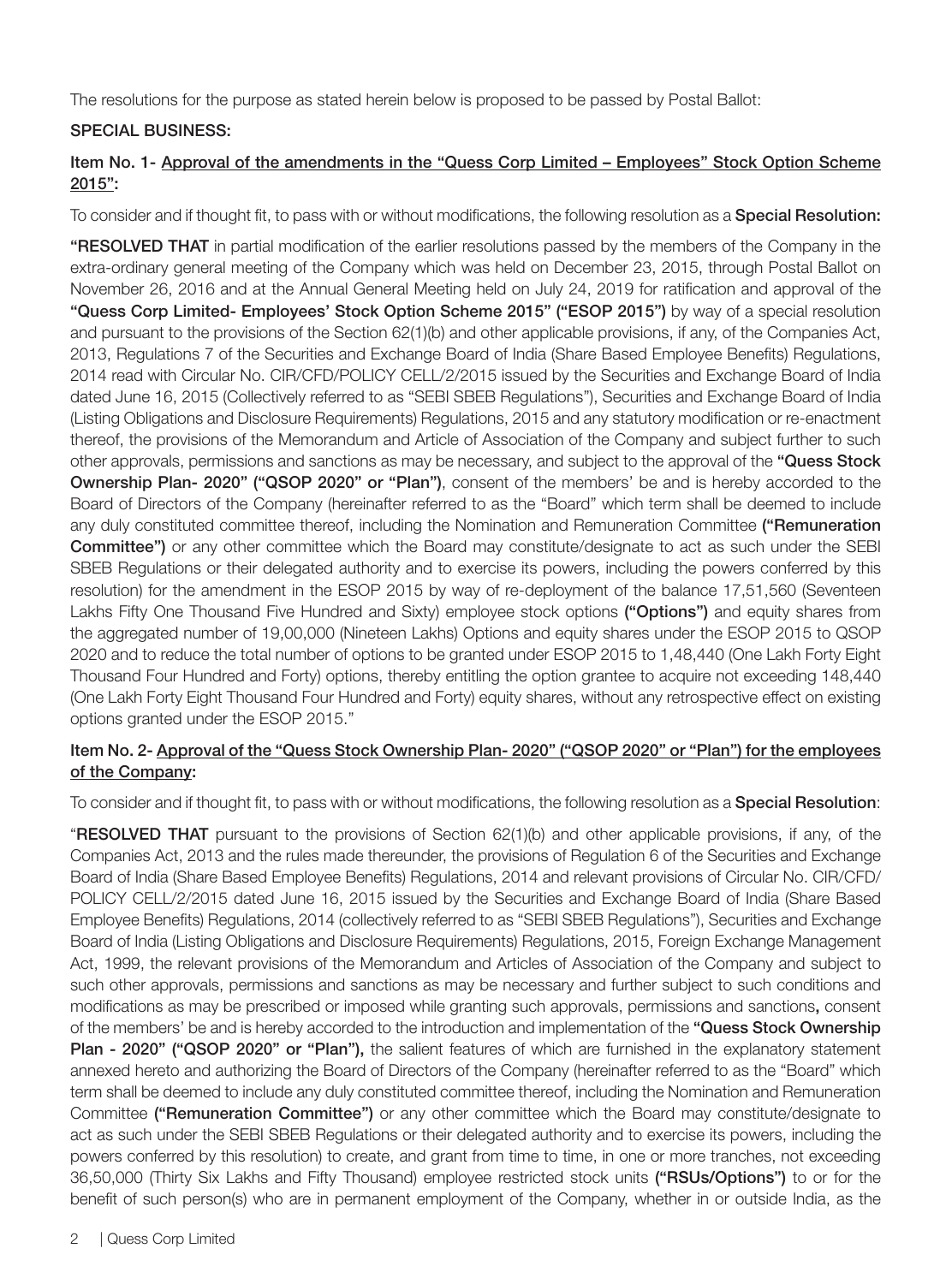case may be, within the meaning of the QSOP 2020, including any Director, whether whole time director or otherwise (other than Promoters, Promoter group of the Company, Independent Directors and Directors holding Directly or indirectly more than 10% (Ten percent) of the outstanding equity shares of the Company), as may be decided under the QSOP 2020, exercisable into not more than 36,50,000 (Thirty Six Lakhs and Fifty Thousand) equity shares of the face value of Rs.10/- (Rupees Ten) each fully paid-up, where one Option/RSU would convert in to one equity share upon exercise and payment of the exercise price together with applicable taxes, on such terms and in such manner as the Board / Remuneration Committee may decide in accordance with the provisions of the applicable laws and SEBI SEB Regulations and the provisions of the QSOP 2020".

"RESOLVED FURTHER THAT the equity shares so issued and allotted as mentioned hereinbefore shall rank *pari passu* with the then existing equity shares of the Company."

"RESOLVED FURTHER THAT in case of any corporate action(s) such as rights issues, bonus issues, merger and sale of division and others, if any additional equity shares are issued by the Company to the RSU grantees for the purpose of making a fair and reasonable adjustment to the RSUs granted earlier, the ceiling in terms specified above shall be deemed to be increased to the extent of such additional equity shares issued."

"RESOLVED FURTHER THAT in case the equity shares of the Company are either sub-divided or consolidated, then the number of shares to be allotted and the price of acquisition payable by the RSU grantees under the Plan shall automatically stand reduced or augmented, as the case may be, in the same proportion as the face value per equity share shall bear to the revised face value of the equity shares of the Company after such sub-division or consolidation, without affecting any other rights or obligations of the said grantees."

"RESOLVED FURTHER THAT the Board be and is hereby authorised to take necessary steps for the listing of the equity shares allotted under the Plan on the Stock Exchanges, where the equity shares of the Company are listed in compliance with the provisions of the Securities and Exchange Board of India (Listing Obligations and Disclosure Requirements) Regulations, 2015 and other applicable laws, rules and regulations including instances where such RSUs shall lapse and to grant such number of RSUs, to such employees and Directors of the Company, at par or at such other price, at such time and on such terms and conditions as set out in the Plan and as the Board may in its absolute discretion think fit, subject to applicable laws and to make any modification(s), change(s), variation(s), alteration(s) or revision(s) in terms and conditions of the Plan from time to time including but not limited to amendments with respect to the vesting period, exercise price, eligibility criteria, vesting schedule, vesting conditions, withdraw or revive the Plan, as the Board may in its absolute discretion think fit, subject to applicable laws."

"RESOLVED FURTHER THAT the Board be and is hereby authorised to make any variation, amendment, modification or alteration in the Plan, as it may deem fit, from time to time in its absolute discretion in conformity with the provisions of the Act, the SEBI SBEB Regulations, Securities and Exchange Board of India (Listing Obligations and Disclosure Requirements) Regulations, 2015 and other applicable laws unless such variation, amendment, modification or alteration is not detrimental to the interest of the eligible employees who have been granted RSUs under the Plan and to do all such acts, deeds, matters and things as it may deem fit at its absolute discretion, for such purpose and also to settle any issues, questions, difficulties or doubts that may arise in this regard without being required to seek any further consent or approval of the members of the Company and further to execute all such documents, writings and to give such directions and / or instructions as may be necessary or expedient to give effect to such modification, change, variation, alteration, amendment, suspension or termination of the QSOP 2020 and do all other things incidental and ancillary thereof in conformity with the provisions of the Companies Act, 2013, the Memorandum and Articles of Association of the Company, SEBI SBEB Regulations and any other applicable laws in force."

"RESOLVED FURTHER THAT the Company shall conform to the accounting policies prescribed from time to time under SEBI SBEB Regulations and any other applicable laws and regulations to the extent relevant and applicable to Plan."

"RESOLVED FURTHER THAT Mr. Ajit Isaac, Chairman & Managing Director, Mr. Krishna Suraj Moraje, Executive Director, Mr. Subramanian Ramakrishnan, Chief Financial Officer and Mr. Kundan K Lal, VP and Company Secretary, the authorised representatives of the Company be and are hereby severally authorised to do all such acts, deeds, matters and things including but not limited to including the agenda regarding approval of QSOP 2020 in the Notice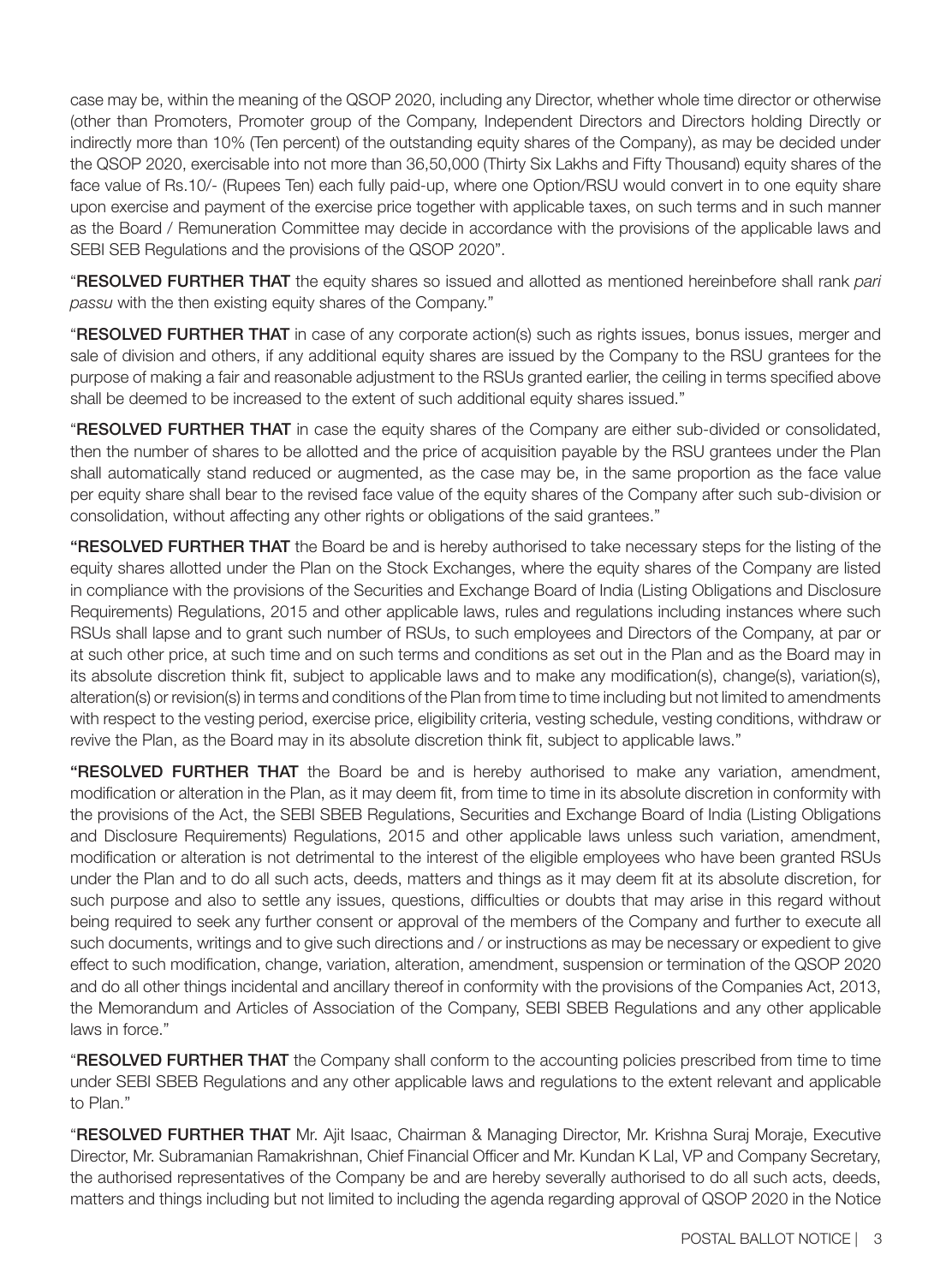convening postal ballot to the shareholders together with the statement of material facts annexed thereto and sign deeds, documents, letters and such other papers as may be necessary, desirable and expedient for approval of QSOP 2020, and take all such as may be necessary, proper and expedient to give effect to this Resolution."

## Item No. 3- Approval of the grant of employee restricted stock units to the employees of Subsidiary Company(ies) of the Company under "Quess Stock Ownership Plan - 2020" ("QSOP 2020" or "Plan"):

To consider and if thought fit, to pass with or without modifications, the following resolution as a Special Resolution:

"RESOLVED THAT pursuant to the provisions of Section 62(1)(b) and other applicable provisions, if any, of the Companies Act, 2013 and the rules made thereunder, the provisions of Regulation 6 of the Securities and Exchange Board of India (Share Based Employee Benefits) Regulations, 2014 and relevant provisions of Circular No. CIR/CFD/ POLICY CELL/2/2015 dated June 16, 2015 issued by the Securities and Exchange Board of India (Share Based Employee Benefits) Regulations, 2014 ("SEBI SBEB Regulations"), Securities and Exchange Board of India (Listing Obligations and Disclosure Requirements) Regulations, 2015, Foreign Exchange Management Act, 1999, the relevant provisions of the Memorandum and Articles of Association of the Company and subject to such other approvals, permissions and sanctions as may be necessary and further subject to such conditions and modifications as may be prescribed or imposed while granting such approvals, permissions and sanctions, consent of the members' be and is hereby accorded to the Board of Directors of the Company (hereinafter referred to as the "Board" which term shall be deemed to include any duly constituted committee thereof, including the Nomination and Remuneration Committee ("Remuneration Committee") or any other committee which the Board may constitute/designate to act as such under the SEBI SBEB Regulations or their delegated authority and to exercise its powers, including the powers conferred by this resolution) to offer, create, and grant from time to time, in one or more tranches, such number of employee restricted stock units ("Options/RSUs") under the "Quess Stock Ownership Plan -2020'("QSOP 2020" or "Plan")" within the limit prescribed therein to or for the benefit of the permanent employees including Directors (other than Promoter(s), promoter group, Independent Directors and Directors holding directly or indirectly more than 10% (Ten Percent) of the outstanding equity shares of the Company), of the Subsidiary Company(ies) of the Company existing, or future, whether in or outside India, as may be decided under QSOP 2020, exercisable into the corresponding number of equity shares of the face value of Rs.10/- (Rupees Ten) each fully paid-up, where one RSU would convert into one equity share upon exercise, on such terms and in such manner as the Board/Remuneration Committee may decide in accordance with the provisions of the applicable laws and regulations and the provisions of QSOP 2020."

"RESOLVED FURTHER THAT the equity shares so issued and allotted as mentioned herein before shall rank *pari passu* with the then existing equity shares of the Company."

"RESOLVED FURTHER THAT in case of any corporate action(s) such as rights issues, bonus issues, merger and sale of division and others, if any additional equity shares are issued by the Company to the RSU grantees for the purpose of making a fair and reasonable adjustment to the RSUs granted earlier, the ceiling in terms specified above shall be deemed to be increased to the extent of such additional equity shares issued."

"RESOLVED FURTHER THAT in case the equity shares of the Company are either sub-divided or consolidated, then the number of shares to be allotted and the price of acquisition payable by the RSU grantees under the Plan shall automatically stand reduced or augmented, as the case may be, in the same proportion as the face value per equity share shall bear to the revised face value of the equity shares of the Company after such sub-division or consolidation, without affecting any other rights or obligations of the said grantees."

"RESOLVED FURTHER THAT the Board be and is hereby authorised to take necessary steps for the listing of the Equity Shares allotted under the Plan on the Stock Exchanges, where the Equity Shares of the Company are listed in compliance with the provisions of the Securities and Exchange Board of India (Listing Obligations and Disclosure Requirements) Regulations, 2015 and other applicable laws, rules and regulations including instances where such RSUs shall lapse and to grant such number of RSUs, to such employees and Directors of the Subsidiary Company(ies), at par or at such other price, at such time and on such terms and conditions as set out in the Plan and as the Board may in its absolute discretion think fit, subject to applicable laws and to make any modification(s), change(s), variation(s), alteration(s) or revision(s) in terms and conditions of the Plan from time to time including but not limited to amendments with respect to vesting period, exercise price, eligibility criteria, vesting schedule, vesting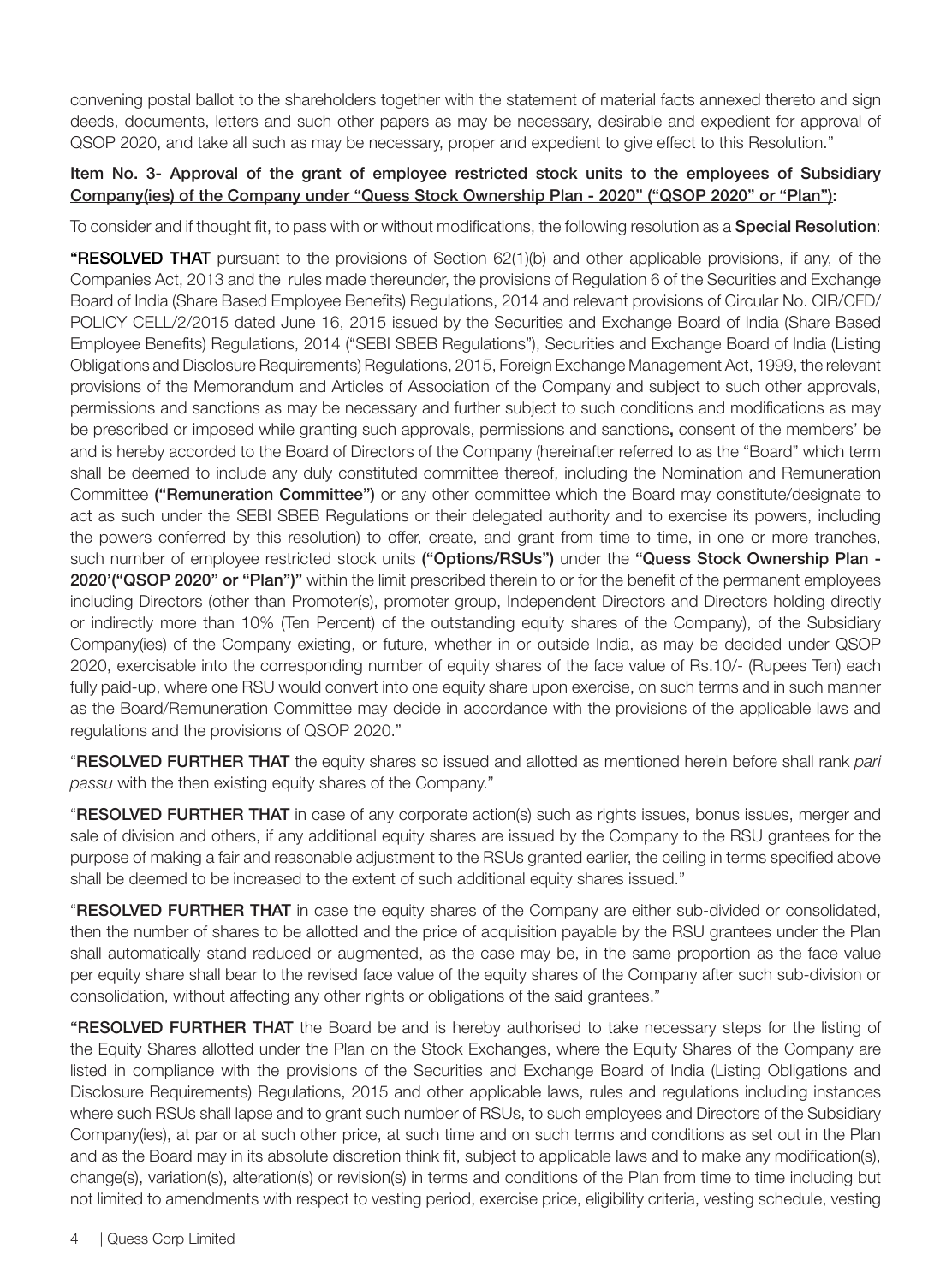conditions, withdraw or revive the Plan, as the Board may in its absolute discretion think fit, subject to applicable laws."

"RESOLVED FURTHER THAT the Board be and is hereby authorised to make any variation, amendment, modification or alteration in the Plan, as it may deem fit, from time to time in its absolute discretion in conformity with the provisions of the Act, the SEBI SBEB Regulations, Securities and Exchange Board of India (Listing Obligations and Disclosure Requirements) Regulations, 2015 and other applicable laws unless such variation, amendment, modification or alteration is not detrimental to the interest of the eligible employees who have been granted RSUs under the Plan."

"RESOLVED FURTHER THAT the Company shall conform to the accounting policies prescribed from time to time under SEBI SBEB Regulations and any other applicable laws and regulations to the extent relevant and applicable to Plan."

"RESOLVED FURTHER THAT Mr. Ajit Isaac, Chairman & Managing Director, Mr. Krishna Suraj Moraje, Executive Director, Mr. Subramanian Ramakrishnan, Chief Financial Officer and Mr. Kundan K Lal, VP and Company Secretary, the authorised representatives of the Company be and are hereby severally authorised to do all such acts, deeds, matters and things including but not limited to including the agenda regarding approval of QSOP 2020 in the Notice convening postal ballot to the shareholders together with the statement of material facts annexed thereto and sign deeds, documents, letters and such other papers as may be necessary, desirable and expedient for approval of QSOP 2020, and take all such as may be necessary, proper and expedient to give effect to this Resolution."

> By Order of the Board of Directors For Quess Corp Limited

Place: Bengaluru Date: 18th February, 2020

Sd/- Kundan K Lal Vice President and Company Secretary

Quess Corp Limited

3/3/2, Bellandur Gate, Sarjapur Main Road, Bengaluru 560103 Tel: +91-80-6105 6001 Email: investor@quesscorp.com Website: www.quesscorp.com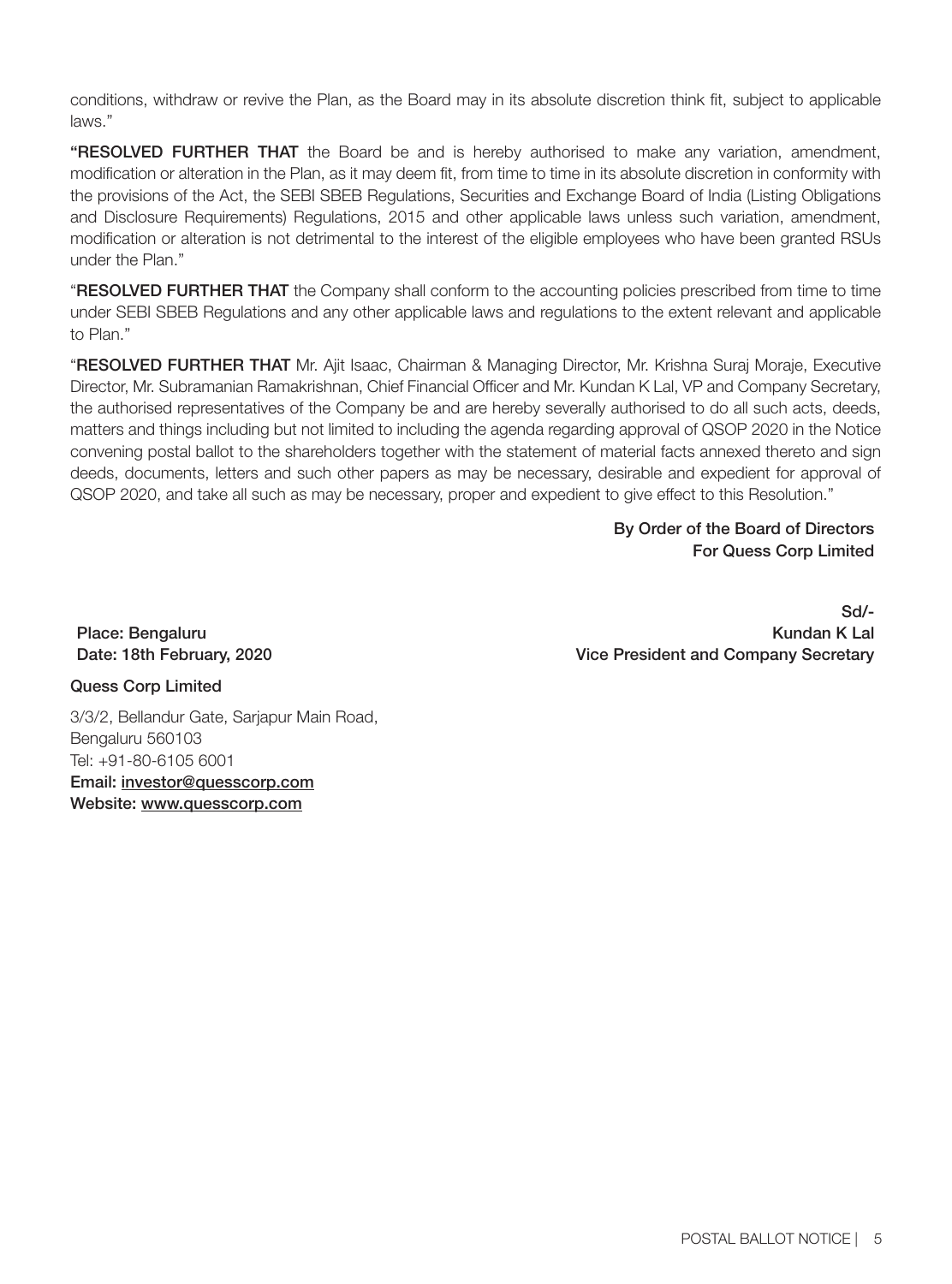## NOTES:

- 1. Statement pursuant to the provisions of Section 102(1) of the Companies Act, 2013 is annexed and forms part of this Notice.
- 2. Members may note that the Postal Ballot Notice will be available on the Company's website www.quesscorp. com and shall also be available on the website of NSDL viz. www.evoting.nsdl.com.
- 3. In compliance with Section 108 of the Companies Act, 2013, the Rules made thereunder and in terms of Regulation 44 of the Securities Exchange Board of India (Listing Obligations and Disclosure Requirements) Regulations, 2015, the Company is providing members a facility to exercise their right to vote on the postal ballot by electronic means through remote e-voting services. The instructions for electronic voting are annexed to the Notice. The Company has availed the services of National Securities Depository Limited (NSDL) for providing the necessary remote e-voting platform to the members of the Company.
- 4. The Postal Ballot Notice along with Postal Ballot Form is being sent to all the Members of the Company, whose names appear in the Register of Members/List of Beneficial Owners as received from National Securities Depository Limited (NSDL) / Central Depository Services (India) Limited (CDSL) as on 21st February, 2020 (cutoff date) and the voting rights shall also be reckoned on the paid-up value of shares registered in the name of the Member(s) as on the said cut-off date.
- 5. The Postal Ballot Notice is being sent by email to those members who have registered their email addresses with their depository participants (in case of shares held in Demat form) or with the Company's Registrar & Share Transfer Agent (in case of shares held in physical form). For members whose email IDs are not registered, physical copies of Postal Ballot Notice are being sent by permitted mode along with a postage-prepaid selfaddressed Business Reply Envelope (BRE).
- 6. In case of the members are desirous of obtaining a printed Postal Ballot Form or a duplicate, he/she may send a written request to the Registrar and Transfer Agent or the Company or may send an email to investor@quesscorp.com or evoting@linkintime.co.in
- 7. Only a Member holding shares as on the cut-off date is entitled to exercise his vote through e-voting/postal Ballot and send it to the Scrutinizer at the address as mentioned in the BRE.
- 8. The Board of Directors on 18th February, 2020, has appointed Mr. S. N. Mishra (FCS 6143) Proprietor, M/s. SNM & Associates, Practicing Company Secretaries, Bengaluru, as Scrutinizer to receive and scrutinize the Postal Ballot Forms received from the Members and for conducting the Postal Ballot process in a fair and transparent manner and they have communicated their willingness to be appointed and will be available for the said purpose.

Postal Ballot Form and the self-addressed postage pre-paid envelopes are enclosed for use by the Member(s).

- 9. The e-voting period shall commence on 2nd March, 2020 at 9:00 AM and end on 31st March, 2020 at 5:00 PM. The e-voting module shall be disabled by NSDL for voting thereafter. Once the vote on a resolution is cast by a shareholder, it cannot be changed subsequently. If you are voting through Postal Ballot Form (i.e. Physical Ballot), you are requested to carefully read the instructions printed on the form enclosed herewith and return it, duly completed and signed along with your assent (FOR) or dissent (AGAINST) in the attached self-addressed postage pre-paid Business Reply Envelope (BRE), so as to reach the Scrutinizer on or before the close of working hours i.e. 5:00 pm on 31st March, 2020. Please note that any Postal Ballot Form(s) received after that date will be treated as not having been received. Incomplete, unsigned or incorrect Postal Ballot Forms will be rejected. The Scrutinizer's decision on the validity of the Postal Ballot Form shall be final and binding.
- 10. It may be noted that e-voting is optional. If a Shareholder has voted through e-voting facility, he is not required to send the Postal Ballot Form. If a Shareholder vote through e-voting facility as well as cast their vote through the Postal Ballot Form, the votes cast through e-voting shall only be considered by the Scrutinizer and vote cast through Postal Ballot will be treated as invalid.
- 11. The resolutions, if approved, shall be deemed to have been duly passed on the last date of e-voting i.e 31st March, 2020. The resolutions will become effective on and from 31st March, 2020, being the last date for casting the vote.
- 6 | Quess Corp Limited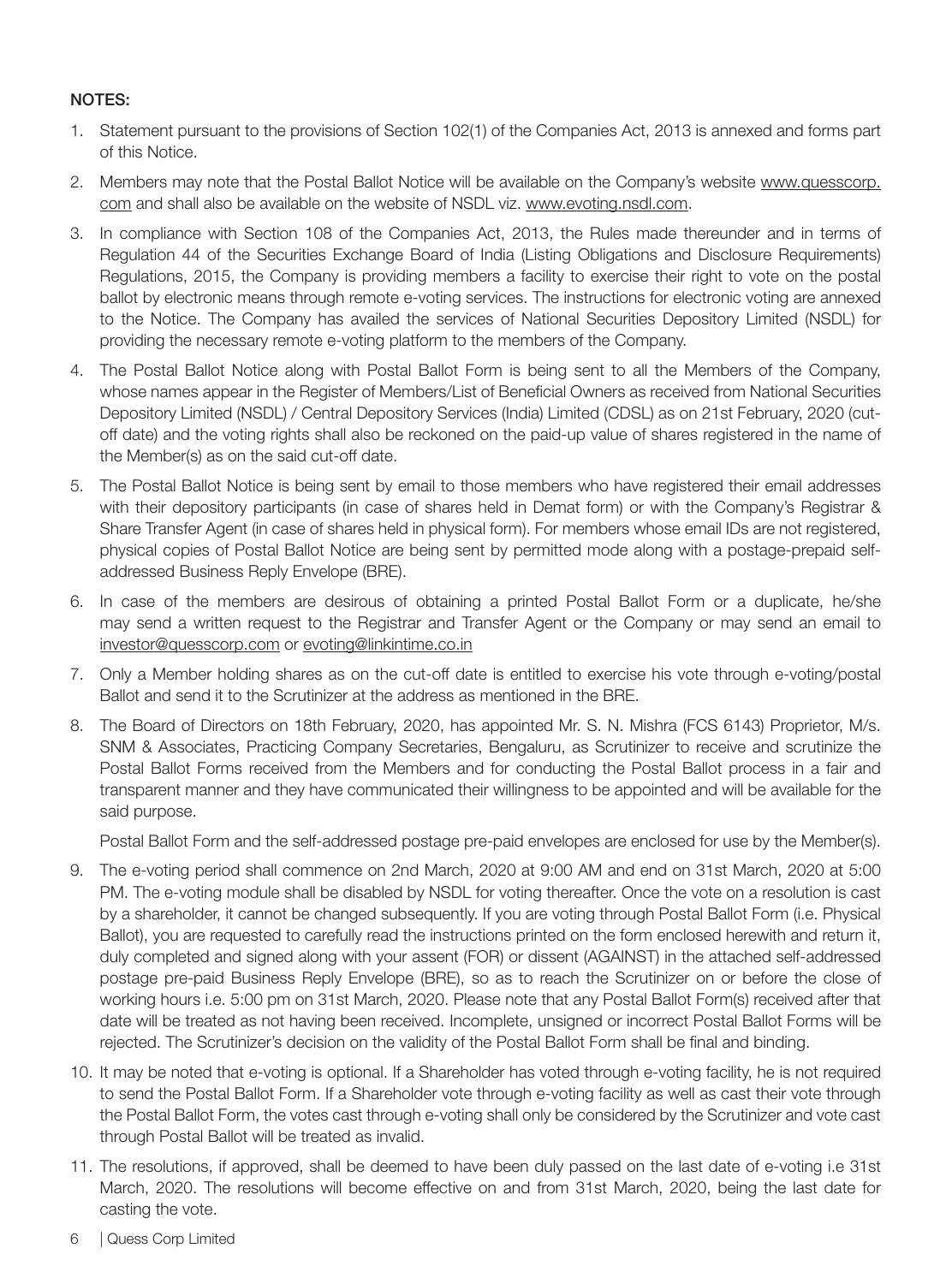- 12. All the documents related to the abovementioned resolutions are open for inspection at the Registered Office of the Company on all working days (except Saturdays, Sundays and National Holidays) from 11:00 am to 1:00 pm till 31st March, 2020.
- 13. For e-voting, please read carefully the "Procedure/instructions for e-voting" enumerated herein:
	- A. For shareholders receiving e-mail communication from NSDL

Step 1

- 1. Visit the e-Voting website of NSDL. Open web browser by typing the following URL: https://www. evoting.nsdl.com/ either on a personal computer or on a mobile.
- 2. Once the home page of e-Voting system is launched, click on the icon "Login" which is available under 'Shareholders' section.
- 3. A new screen will open. You will have to enter your User ID, your Password and a Verification Code as shown on the screen.

 Alternatively, if you are registered for NSDL e-services i.e. IDEAS, you can log-in at https://eservices. nsdl.com/ with your existing IDEAS login. Once you log-in to NSDL e-services after using your log-in credentials, click on e-voting and you can proceed to Step 2 i.e. cast your vote electronically.

4. Your User ID details are given below :

|    | Manner of holding shares i.e. Demat (NSDL or Your User ID is: |                                                                                      |
|----|---------------------------------------------------------------|--------------------------------------------------------------------------------------|
|    | <b>CDSL</b> ) or Physical                                     |                                                                                      |
| a) |                                                               | For Members who hold shares in demat 8 Character DP ID followed by 8 Digit Client ID |
|    | account with NSDL.                                            | For example if your DP ID is IN300*** and Client                                     |
|    |                                                               | ID is 12****** then your user ID is IN300***12******.                                |
| b) | For Members who hold shares in demat 16 Digit Beneficiary ID  |                                                                                      |
|    | account with CDSL.                                            | For example if your Beneficiary ID is 12************                                 |
|    |                                                               | then your user ID is 12**************                                                |
| C) |                                                               | For Members holding shares in Physical EVEN Number followed by Folio Number          |
|    | Form.                                                         | registered with the company                                                          |
|    |                                                               | For example if folio number is 001 <sup>***</sup> and EVEN is                        |
|    |                                                               | 112837 then user ID is 112837001***                                                  |

- 5. Your password details are given below:
	- a) If you are already registered for e-Voting, then you can use your existing password to login and cast your vote.
	- b) If you are using NSDL e-Voting system for the first time, you will need to retrieve the 'initial password' which was communicated to you. Once you retrieve your 'initial password', you need to enter the 'initial password' and the system will force you to change your password.
	- c) Retrieval of 'initial password'
		- (i) If your email ID is registered in your demat account or with the Company, your 'initial password' is communicated to you on your email ID. Trace the email sent to you from NSDL from your mailbox. Open the email and open the attachment i.e. a .pdf file. Open the .pdf file. The password to open the .pdf file is your 8 digit client ID for NSDL account, last 8 digits of client ID for CDSL account or folio number for shares held in physical form. The .pdf file contains your 'User ID' and your 'initial password'.
		- (ii) If your email ID is not registered, your 'initial password' is communicated to you on your postal address.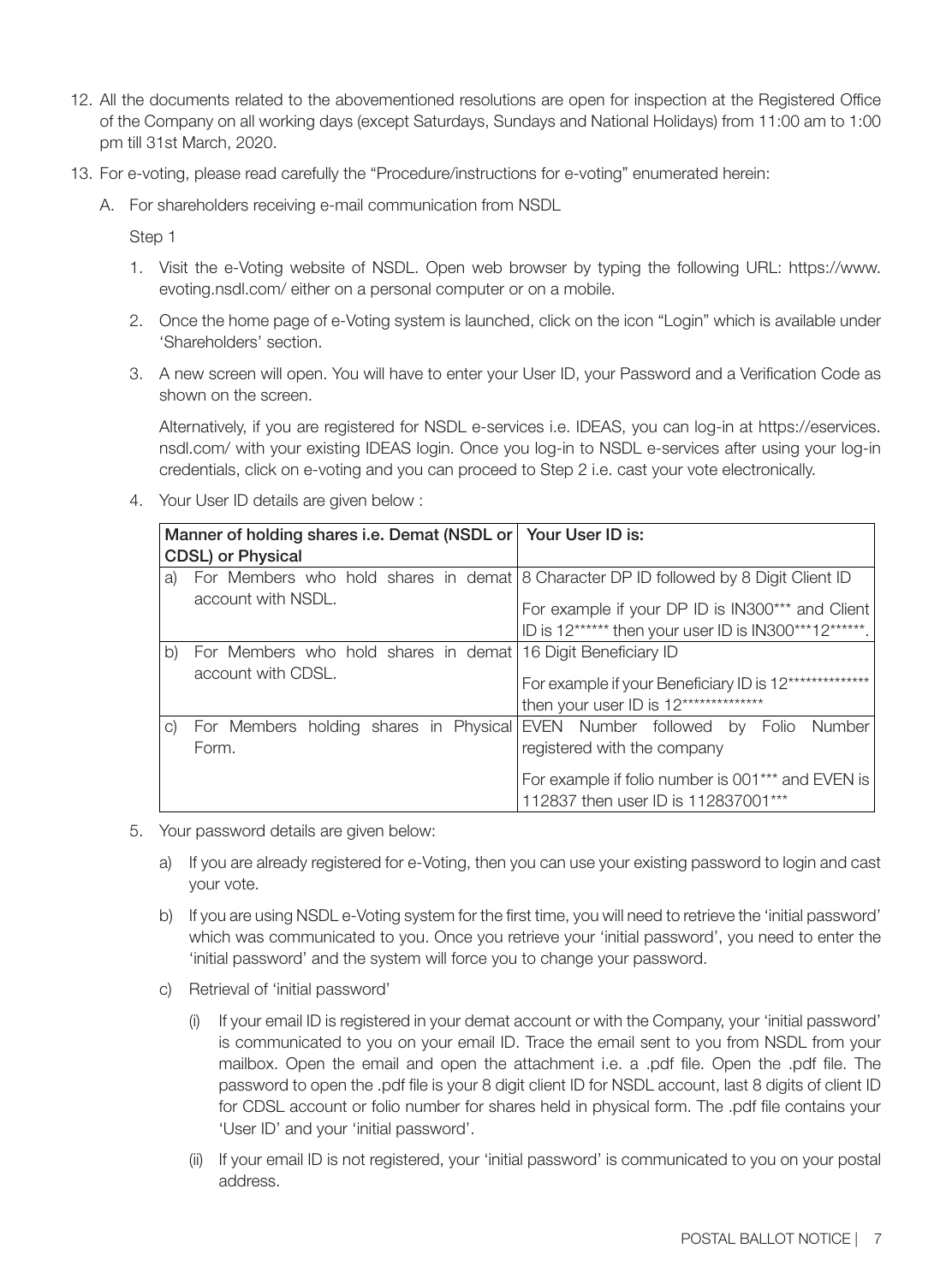- 6. If you are unable to retrieve or have not received the "Initial password" or have forgotten your password:
	- a) Click on "Forgot User Details/Password?"(If you are holding shares in your demat account with NSDL or CDSL) option available on www.evoting.nsdl.com.
	- b) Physical User Reset Password?" (If you are holding shares in physical mode) option available on www.evoting.nsdl.com.
	- c) If you are still unable to get the password by aforesaid two options, you can send a request at evoting@nsdl.co.in mentioning your demat account number/folio number, your PAN, your name and your registered address.
	- d) Members can also use the OTP (One Time Password) based login for casting the votes on the e-Voting system of NSDL.
- 7. After entering your password, tick on Agree to "Terms and Conditions" by selecting on the checkbox
- 8. Now, you will have to click on the "Login" button
- 9. After you click on the "Login" button, Home page of e-Voting will open.

#### Step 2

- 1. After successful login as mentioned in Step 1, you will be able to see the Home page of e-Voting. Click on e-Voting. Then, click on Active Voting Cycles.
- 2. After click on Active Voting Cycles, you will be able to see all the companies "EVEN" in which you are holding shares and whose voting cycle is in active status.
- 3. Select "EVEN" of Quess Corp Limited.
- 4. Now you are ready for e-Voting as the Voting page opens.
- 5. Cast your vote by selecting appropriate options i.e. assent or dissent, verify/modify the number of shares for which you wish to cast your vote and click on "Submit" and also "Confirm" when prompted.
- 6. Upon confirmation, the message "Vote cast successfully" will be displayed.
- 7. You can also take the printout of the votes cast by you by clicking on the print option on the confirmation page.
- 8. Once you confirm your vote on the resolution, you will not be allowed to modify your vote.

#### B. For shareholders' receiving the physical copy of the Notice of Postal Ballot:

 The initial password is provided at the bottom of the Postal Ballot Form which is being sent separately along with the Postal Ballot Notice. Please follow all steps mentioned above except 13(5)(c)(i) to cast your vote.

#### General Guidelines:

- 1. Institutional Shareholders (that is, other than individuals, HUF, NRI etc.) are required to send a scanned copy (PDF/JPG format) of the Board Resolution / Authority Letter together with an attested specimen signature of the duly authorised signatory(ies) who are authorized to vote, to the Scrutinizer through E-mail: mishra@snmassociates.in with a copy marked to evoting@nsdl.co.in.
- 2. For shareholders' who have become members of the Company after the despatch of the Notice of Postal Ballot.

Any person who is not a member as on the cut-off date shall treat this notice for information purpose only.

3. It is strongly recommended not to share your password with any other person and take utmost care to keep your password confidential. Login to the e-voting website will be disabled upon five unsuccessful attempts to key in the correct password. In such an event, you will need to go through the "Forgot User Details/Password?" or "Physical User Reset Password?" option available on www.evoting.nsdl.com to reset the password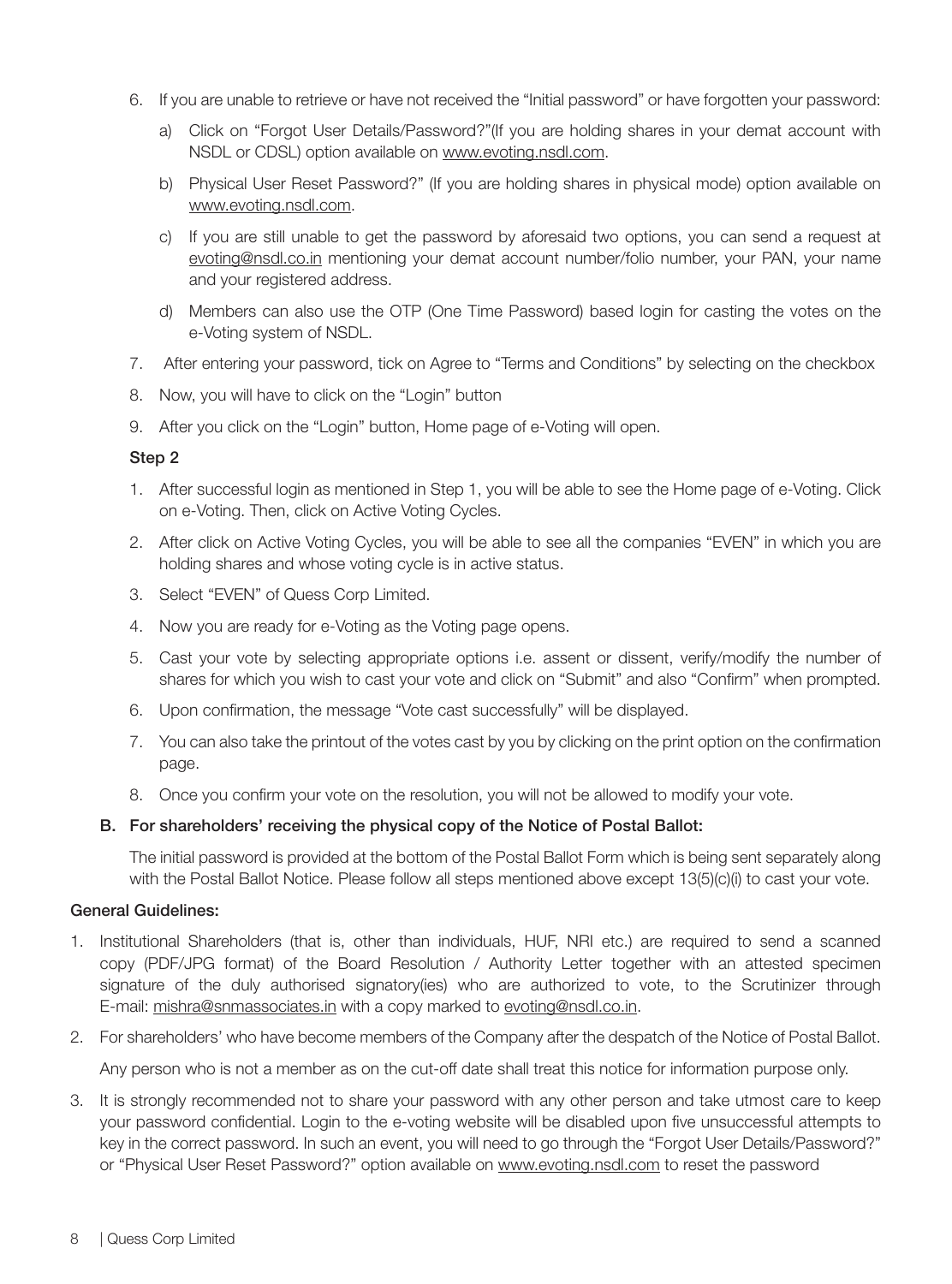- 4. Shareholders can update their mobile numbers and e-mail IDs in the user profile details of the folio which may be used for sending communication(s) regarding the NSDL e-voting system in the future.
- 5. In case of any queries, shareholders may refer to the Frequently Asked Questions (FAQs) and remote e-voting user manual for shareholders available in the 'Downloads' section of www.evoting.nsdl.com or call on the toll free no.: 1800-222-990. Shareholders may also contact the Company or its Registrar and Transfer Agents for any assistance in this regard.
- 6. All documents relating to the above mentioned resolutions shall be open for inspection at the Registered Office of the Company during normal business hours on any working day till the last date of sending the Postal Ballot Form.
- 7. Eligible Members who have not received/received the Postal Ballot notice by email and who wish to vote through physical ballot can download the form from the link https://www.evoting.nsdl.com/ or the website of the Company www.quesscorp.com.
- 8. All Investor Queries/Complaints/Grievances may be addressed to the Secretarial Department at the Registered and Corporate Office of the Company or by sending an e-mail to investor@quesscorp.com.

Members can also write to M/s Link Intime India Private Limited, the Registrar and Share Transfer Agents of the Company, having their office at C-101, 247 Park, LBS Marg, Vikhroli (West), Mumbai - 400083 or send an e-mail to rnt.helpdesk@linkintime.co.in.

## EXPLANATORY STATEMENT ANNEXED TO NOTICE

## [PURSUANT TO PROVISIONS OF SECTION 102(1) OF THE COMPANIES ACT, 2013]

## Item No. 1:

The Company had implemented the "Quess Corp Limited- Employees' Stock Option Scheme 2015" ("ESOP 2015") upon approval by the shareholders of the Company by way of a special resolution on December 23, 2015, to attract, retain, motivate and reward the key talents working with the Company. The Company had also taken the approval of the shareholders of the Company on the same date to extend the benefits of ESOP 2015 to the employees of its subsidiary company(ies). Thereafter, the ESOP 2015 has been ratified by the shareholders through postal ballot on November 26, 2016 and on July 24, 2019 in the Annual General Meeting of the Company in compliance with SEBI SBEB Regulations. The in-principle approval was obtained from BSE Limited on July 5, 2018 and National Stock Exchange of India Limited on August 28, 2019.

As per Clause 3.4 and 13 of the ESOP 2015, the Committee has the right to amend the Scheme 2015 in such manner and at such time or times as it may deem fit, provided that any such amendment shall not be detrimental to the interest of the Grantees/Employees. Further it states that the Options not Vested due to non-fulfillment of the Vesting Conditions, Vested Options which the Grantees have expressly refused to Exercise, Options (Vested and not Exercised and Unvested) which have been surrendered and any Options Granted but not Vested or Exercised within the stipulated time due to any reasons, shall lapse and these Options or the underlying equity shares will be available for Grant by the Remuneration Committee to any Employee(s) as it may deem fit in its absolute discretion, whether under the present Scheme 2015 or any amendment thereto or under a new scheme, as a fresh grant, subject to compliance with the provisions of the Applicable Law.

The Company had approved aggregated 19,00,000 (Nineteen Lakhs) employee stock options to grant under the ESOP 2015 exercisable not more than 19,00,000 (Nineteen Lakhs) equity shares of the face value of Rs.10/- (Rupees Ten) each fully paid-up. Over course of its operation, the Company had granted options out of which 1,48,440 (One Lakh Forty Eight Thousand Four Hundred and Forty) Options are to be vested. There is still a substantial portion of 17,51,560 (Seventeen Lakhs Fifty One Thousand Five Hundred and Sixty) Options which are still ungranted and not to be vested under the ESOP 2015.

It is now proposed that the ESOP 2015 shall be limited to 1,48,440 (One Lakh Forty Eight Thousand Four Hundred and Forty) Options by re-deployment of 17,51,560 (Seventeen Lakhs Fifty One Thousand Five Hundred and Sixty) Options under the QSOP 2020 by way of amendment in the ESOP 2015. It is proposed that the objective of the Company is met under the proposed plan "Quess Stock Ownership Plan- 2020" ("QSOP 2020" or "Plan"). Hence,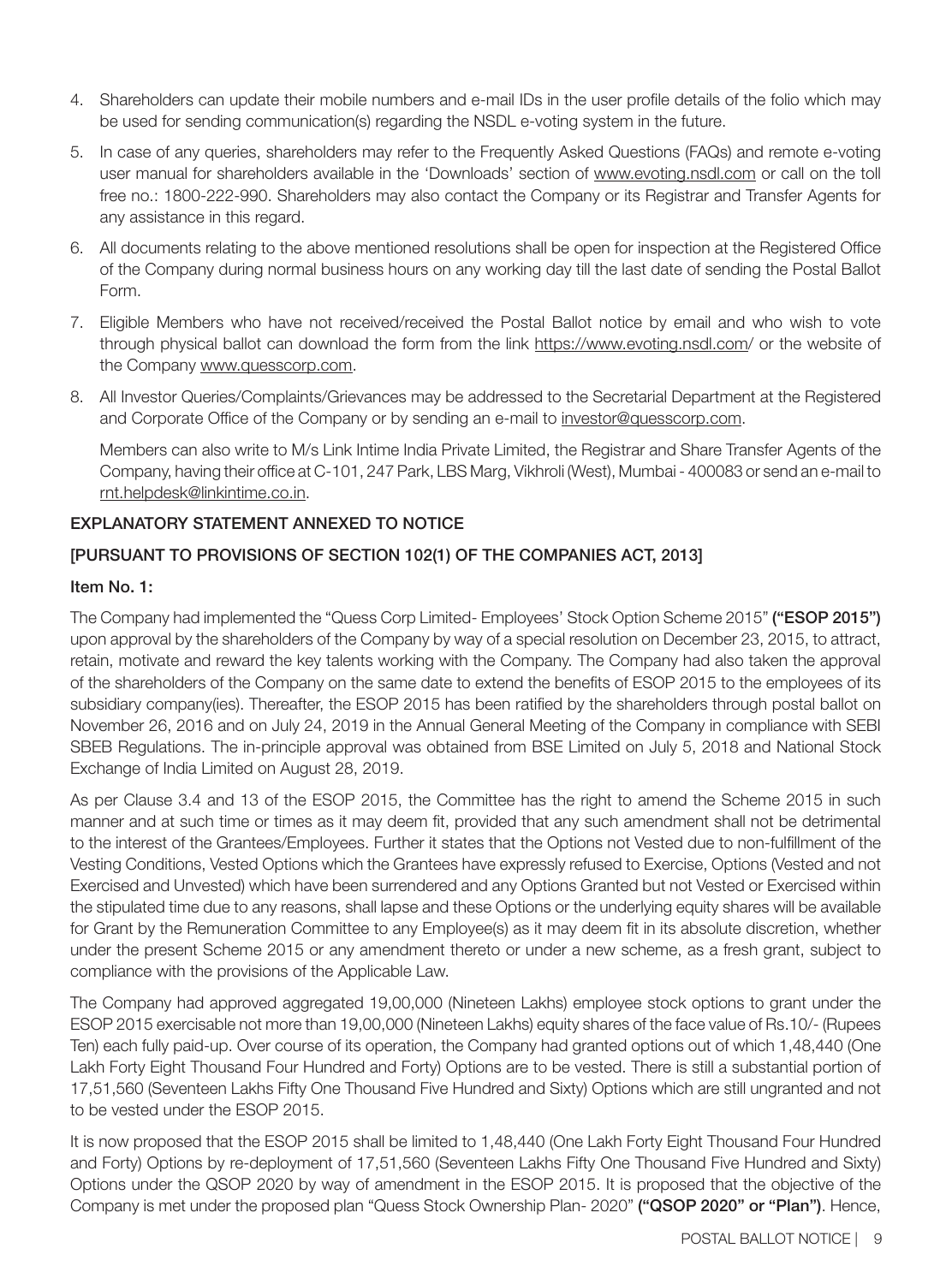it is sought to have the ungranted and unvested number of Options, and equal number of underlying equity shares, reduced from the total number available for grant under the ESOP 2015 and have a total number of Options and equity shares under the ESOP 2015 post amendment be 1,48,440 (One Lakh Forty Eight Thousand Four Hundred and Forty) Options, each exercisable into one equity share having face value of Rs.10 fully paid up. No change in terms of existing Options granted to employees is sought under the ESOP 2015 and such amendment shall only be brought into effect for Options, and equal number of shares, not granted or lapsed as on date.

Given the nature of the proposed amendment, it is not detrimental to the interests of existing option grantee and is to give greater benefit to the Company.

Accordingly, the Nomination and Remuneration Committee of the Board of Directors of the Company ("Remuneration **Committee")** and the Board of Directors of the Company ("Board") has approved the aforesaid amendments by way of reduction of the aggregated number of Options and equity shares under the ESOP 2015 vide resolution dated 18th February, 2020.

The foregoing amendments, being a variation in the total number of Options and equity shares, needs prior approval of the shareholders of the Company for effecting such amendments under the provisions of Regulation 7 of the Securities and Exchange Board of India (Share Based Employee Benefits) Regulations, 2014 read with Section 62(1) (b) of the Companies Act, 2013.

None of the Directors/Key Managerial Personnel of the Company/their relatives are in any way, concerned or interested, financially or otherwise, in the said special resolutions, except to the extent of their shareholding interest, if any.

The Board recommends the Special Resolution set out in Item No. 1 of the accompanying Notice for approval by the Members.

#### Item No. 2 and 3:

In today's competitive world, the employees of a Company are its most important resource and asset. Your Company fully recognizes the same and therefore, wants its employees to participate and share the fruits of growth and prosperity along with the Company, subject to their achieving performance targets.

Performance based equity compensation is considered to be an integral part of employee compensation across sectors, enabling the alignment of the personal goals of the employees with organizational objectives. In continuation of the Company's philosophy of aligning employee interests with stakeholders value creation, it was suggested to implement the proposed plan with a view to grant performance-linked restricted stock unit to motivate key employees, to create an employee ownership culture, to attract new talent, and to retain existing managers.

With the above objective, the Nomination and Remuneration Committee of the Board of Directors of the Company ("Remuneration Committee") and the Board of Directors of the Company ("Board") at their respective meetings held on February 18, 2020 has proposed and approved subject to your approval to a new performance-linked stock incentive plan called the "Quess Stock Ownership Plan - 2020" ("QSOP 2020" or "Plan") seeking to cover eligible employees which deem to include Directors of the Company and its Subsidiary Company(ies) under the Securities and Exchange Board of India (Share Based Employee Benefits) Regulations, 2014 ("SEBI SBEB Regulations").

Under the Plan, the eligible employees shall, subject to meeting performance targets, be granted RSUs which will be exercisable into equity shares of Rs. 10 (Rupees Ten) each of the Company (the "Equity Shares"). The maximum number of Equity Shares to be issued and allotted under the Plan shall be limited to 36,50,000 (Thirty Six Lakhs and Fifty Thousand) Equity Shares of the Company representing approximately 2.47% of the current paid-up equity shares of the Company. As stated in Item No. 1, the Board proposed the re-deployment of 17,51,560 (Seventeen Lakhs Fifty One Thousand Five Hundred and Sixty) options and equity shares from ESOP 2015, i.e., 1.19% of total paid up capital to QSOP 2020 and therefore, there would be a maximum additional dilution of 1.28% of total paidup capital of the Company.

The Plan will be administered by the Remuneration Committee constituted pursuant to the provisions of Section 178 of the Companies Act, 2013 (the "Act").

Pursuant to Regulation 6 of the Securities and Exchange Board of India (Share Based Employee Benefits) Regulations, 2014 read with Section 62(1)(b) of the Companies Act 2013, the Company seeks your consent for the approval of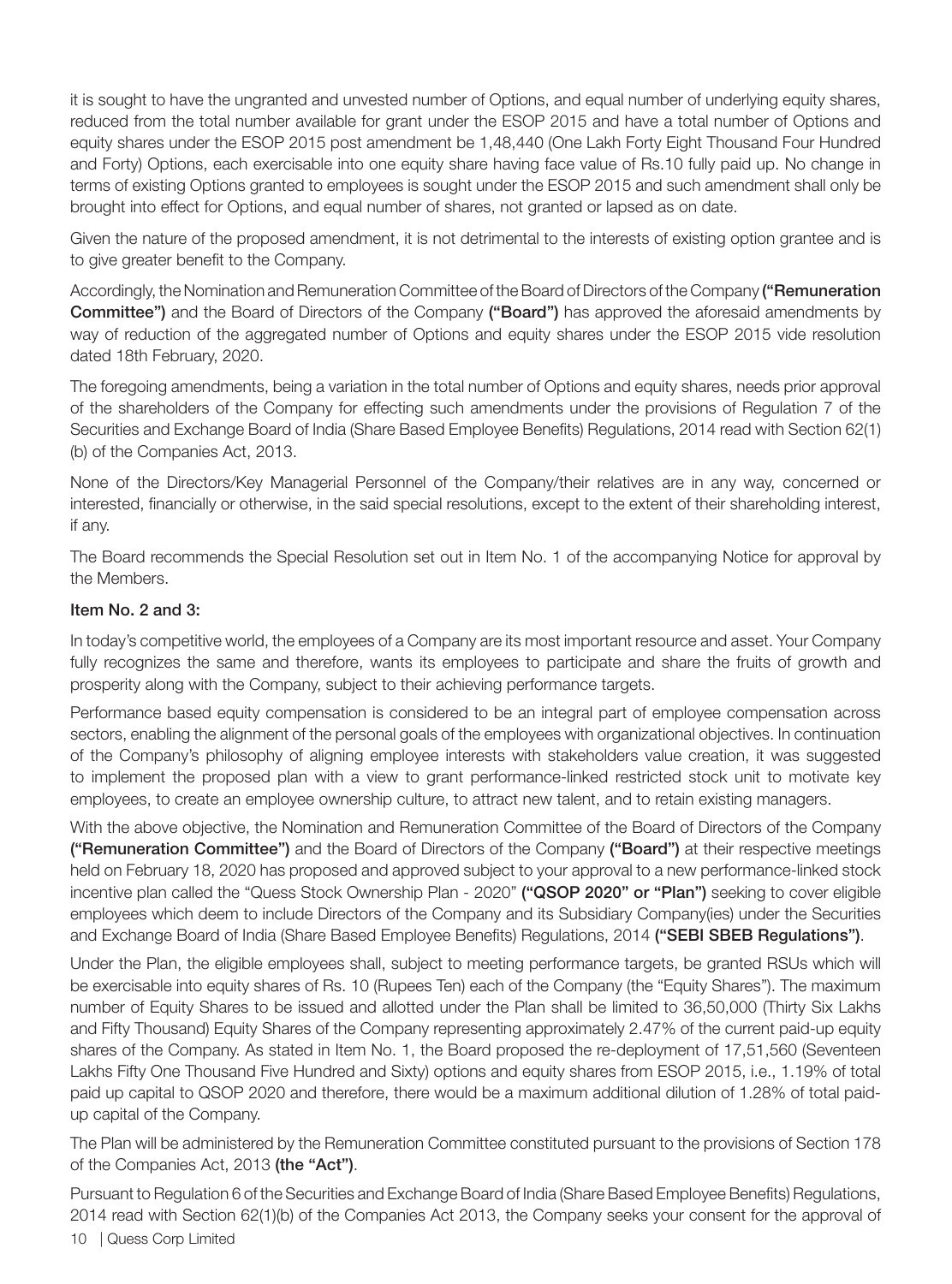the QSOP 2020 and its implementation and the grant of RSUs thereunder to the eligible employees of the Company and its Subsidiary Company(ies) as decided from time to time as per the provisions of the QSOP 2020 read with the provisions of SEBI SBEB Regulations.

The salient features, relevant disclosures and key details of the QSOP 2020 are set out as below:

## a. Brief description of the scheme(s);

Keeping in view the aforesaid objectives, the QSOP 2020 contemplates grant of RSUs to the eligible employees of the Company and of its Subsidiary Company(ies). The SEBI SBEB Regulations permit granting RSUs to employees which entitle them to receive appreciation in the value of shares of the Company at a future date and in a pre-determined manner, where such appreciation is settled by way of allotment of shares of the Company.

The Remuneration Committee shall act as the Compensation Committee for the administration of the QSOP 2020. All questions of interpretation of the QSOP 2020 shall be determined by the Committee and such determination shall be final and binding upon all persons having an interest in the QSOP 2020.

This proposed plan "Quess Stock Ownership Plan- 2020" provides alternatives to the Company to grant incentives to eligible employees (as selected by the Nomination and Remuneration Committee/Compensation Committee) RSUs and subject to applicable law and terms and conditions of the Plan, the eligible employees shall be entitled to receive Equity Shares upon fulfilment of those performance conditions as are determined by the Nomination and Remuneration Committee/Compensation Committee.

The objectives of the QSOP 2020 are as below:

- i. to strengthen alignment between value creation for the Company's shareholders and long-term wealth creation for Employee in the leadership role;
- ii. to attract, reward and retain top talent in the Company and its Subsidiary Company(ies) in key leadership roles, through a promise of significant wealth creation opportunity over a 6 (six) year period, linked to the individual and Company performance, thereby catching up to market norms on overall compensation;
- iii. to build a mutually rewarding partnership for Employees in the leadership role and ensure 'skin in the game' for higher performance, thereby ensuring continuity and predictability of the organization performance and protection of shareholders' interests.

The Stock ownership plan will cover the senior managers, will be vested periodically over 6 years, and will be 100% performance based vesting, the criteria being a mix of group and individual targets. These criteria will include achievement of EBITDA, ROE, OCF and Digital-led revenue.

## b. The total number of RSUs, to be granted;

The total number of RSUs to be granted under the QSOP 2020 shall not exceed 36,50,000 (Thirty Six Lakhs and Fifty Thousand) RSUs to the eligible employees of the Company and its Subsidiary Company(ies) , in one or more tranches, from time to time, which in aggregate exercisable into not more than 36,50,000 (Thirty Six Lakhs and Fifty Thousand) equity shares of the face value of Rs.10 (Ten) each fully paid up., being approximately 2.47% of the paid-up equity shares of the Company, with each such RSU conferring a right upon the Employees to apply for one Share in the Company in accordance with the terms and conditions as may be decided under the Plan. A substantial portion of 17,51,560 (Seventeen Lakhs Fifty One Thousand Five Hundred and Sixty) Options left which are ungranted and/or not to be vested under the ESOP 2015, and has been transferred to the current Plan.

In case of any corporate action(s) such as rights issues, bonus issues, merger, sale of a division or other reorganisation of capital structure of the Company, as the case may be, the number of RSUs shall be adjusted in a fair and reasonable manner by the Remuneration Committee. In this regard, the Remuneration Committee shall adjust the number and price of the RSUs granted in such a manner that the total value of the RSUs granted under the QSOP 2020 remains the same after any such corporate action. Accordingly, if any additional RSUs are issued by the Company to the option grantees for making such fair and reasonable adjustment, the ceiling of 36,50,000 (Thirty Six Lakhs and Fifty Thousand), shall be deemed to be increased to the extent of such additional RSUs issued .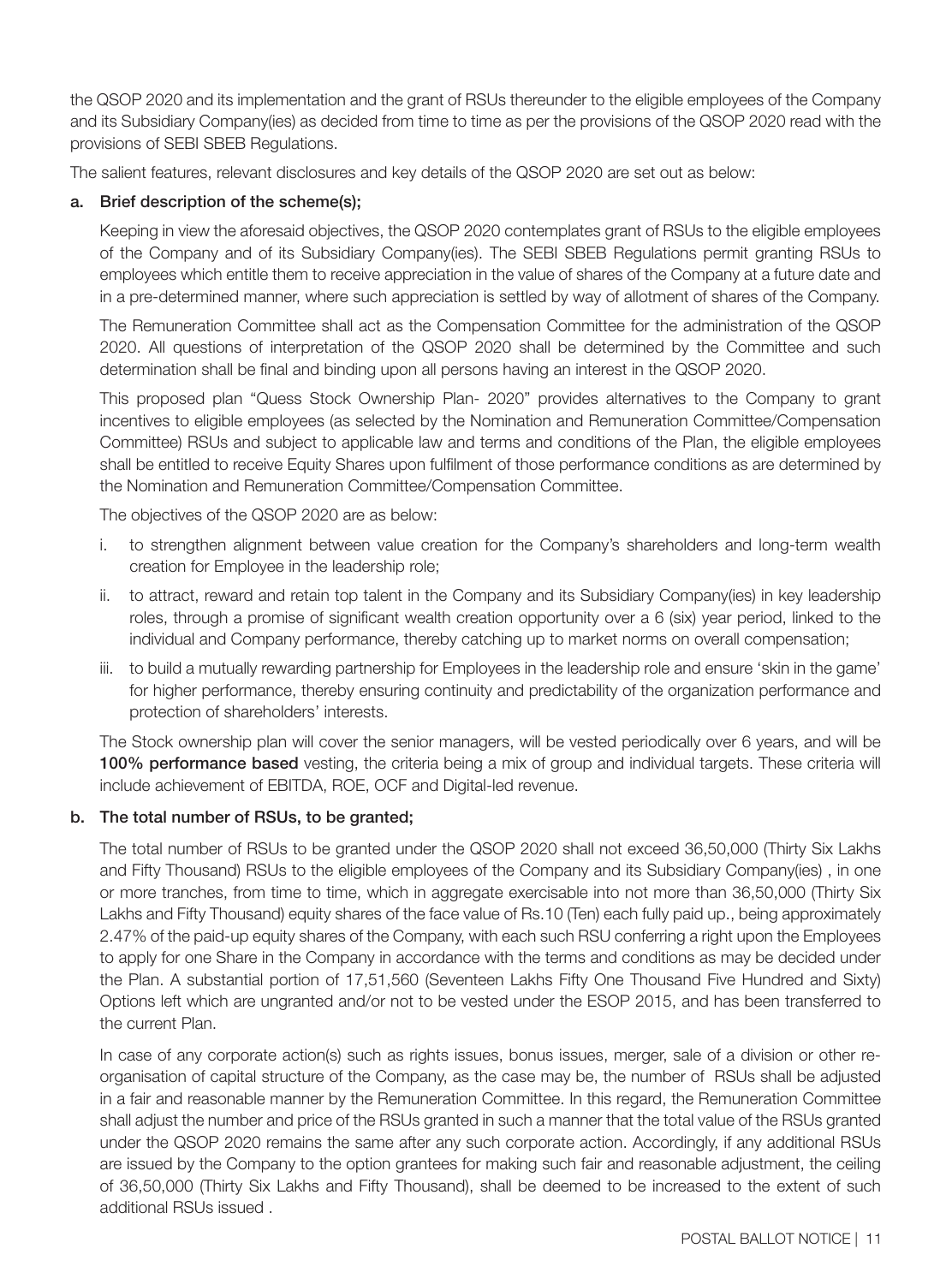#### c. Identification of classes of employees entitled to participate and be beneficiaries in the scheme(s);

All permanent employees and Directors (hereinafter referred to as "Employees") of the Company and its Subsidiary company(ies) shall be eligible subject to determination or selection by the Remuneration Committee. The following classes of employees/ Directors are eligible:

- (i) a permanent employee of the Company working in India or out of India; or
- (ii) a Director of the Company, whether a whole time Director or not but excluding an Independent Director; or
- (iii) an employee, as defined in Sub-clauses (i) or (ii) above, of the Subsidiary Company(ies) of the Company but does not include—
- (i) an employee who is a Promoter or belongs to the Promoter Group; and
- (ii) a Director who either by himself or through his relatives or through anybody corporate, directly or indirectly holds more than 10% of the issued and subscribed Shares of the Company.

#### d. Requirements of vesting and period of vesting;

All the RSUs granted on any date shall vest not earlier than a minimum of 1 (One) year and not later than a maximum of 6 (Six) years from the date of grant of RSUs as may be determined by the Remuneration Committee.

In addition to the minimum and maximum vesting period, all the RSUs under the QSOP 2020 will vest on the basis of performance without limiting to the individual performance of the employee, Business unit performance, Company's performance and group performance. This will also include non-financial parameters such as business leadership (e.g., diversity, attrition, and individual leadership qualities). The Remuneration Committee shall have the power to set specific criteria for aforesaid performance, the detailed terms and conditions, the proportion in which RSUs granted can vest, and which may be specified in the respective grant letters or the vesting letters to be issued in this regard. No vesting shall be tenure based.

The Remuneration Committee may also extend, shorten or otherwise vary the vesting period from time to time subject to these minimum and maximum vesting period.

The vesting dates in respect of the RSUs granted under the QSOP 2020 shall be determined by the Remuneration Committee and may vary from an employee to employee or any class thereof and / or in respect of the number or percentage of RSUs to be vested.

RSUs shall vest essentially based on the continuation of employment/ service as per the requirement of SEBI SBEB Regulations.

#### e. Maximum period within which the RSUs shall be vested;

All RSUs granted under the QSOP 2020 shall vest not later than the maximum period of 6 (six) years from the date of grant of such RSUs.

#### f. Exercise price or pricing formula;

The Exercise Price per RSUs shall be face value of the Share.

## g. Exercise period and process of exercise;

The Exercise Period in respect of the RSUs shall be subject to the maximum period of 3 (Three) years from the date of vesting of RSUs. The RSUs shall be deemed to have been exercised when an Employee makes an application in writing to the Company or by any other means as decided by the Remuneration Committee, for the transfer of Shares against the RSUs vested in him, subject to payment of Exercise Price, applicable taxes and compliance of other requisite conditions of Exercise of RSUs.

## h. Appraisal process for determining the eligibility of employees for the scheme(s);

The appraisal process for determining the eligibility of the employees will be based on designation, period of service, performance-linked parameters such as work performance, past, present as well as future, seniority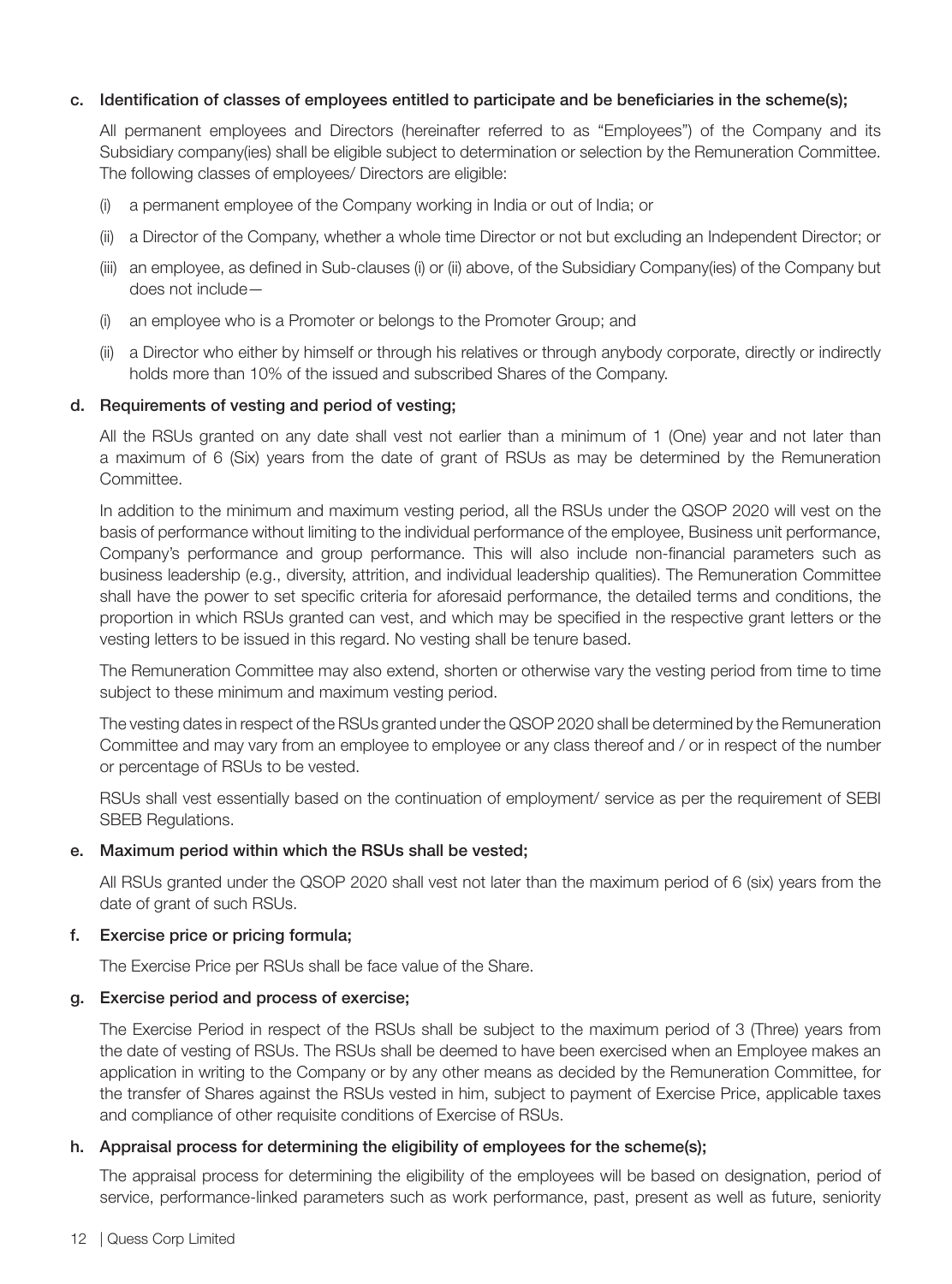of the employee and such other criteria as may be determined by the Remuneration Committee at its sole discretion, from time to time. The Remuneration Committee may decide to extend the benefits of the Plan to new entrants or to existing eligible employees on such basis as it may deem fit, in accordance with applicable law.

#### i. Maximum number of RSUs, to be issued per employee and in aggregate;

The maximum number of RSUs that may be granted to any specific employee of the Company per employee and in aggregate under the QSOP 2020 shall not exceed 10,00,000 (Ten Lakhs) RSU, of the Company at the time of the grant of such RSUs.

#### j. Maximum quantum of benefits to be provided per employee under a scheme(s);

Apart from the grant of RSUs as stated above, no monetary benefits are contemplated under the QSOP 2020.

#### k. Lock-in Period, if any;

There is no lock in period.

l. Whether the scheme(s) is to be implemented and administered directly by the company or through a trust;

The QSOP 2020 shall be implemented and administered directly by the Board/Remuneration Committee and not through the Trust route.

## m. Whether the scheme(s) involves new issue of shares by the company or secondary acquisition by the trust or both;

The QSOP 2020 contemplates only issue of new shares/fresh shares by the Company and not involves any secondary acquisition.

n. The amount of loan to be provided for implementation of the scheme(s) by the company to the trust, its tenure, utilization, repayment terms, etc.;

This is currently not contemplated under the present QSOP 2020.

o. Maximum percentage of secondary acquisition (subject to limits specified under the regulations) that can be made by the trust for the purposes of the scheme(s);

This is not applicable under the QSOP 2020.

## p. A statement to the effect that the company shall conform to the accounting policies specified in Regulation 15;

The Company shall follow the IND AS 102 on Share based Payments and/ or any relevant accounting standards as may be prescribed by the Institute of Chartered Accountants of India (ICAI) from time to time, including the disclosure requirements prescribed therein. In case, the existing rules, guidance note or accounting standards do not prescribe accounting treatment or disclosure requirements, any other accounting standard that may be issued by ICAI or any other competent authority shall be adhered to in due compliance with the requirements of Regulation 15 of SEBI SBEB Regulations.

## q. The method which the company shall use to value its RSUs;

The Company shall follow the 'fair value method' for valuation of RSUs as prescribed under guidance note or under the accounting standard, as applicable, notified by appropriate authorities from time to time.

#### r. Transferability of RSUs;

The RSUs granted to eligible employees will not be transferable to any person and shall not be pledged, hypothecated, mortgaged or otherwise alienated in any other manner. RSUs shall not be transferable to any person except in the event of the death of the RSU Grantee.

s. The conditions under which RSUs vested in employees may lapse e.g. in case of termination of employment for misconduct and the specified time period within which the employee shall exercise the vested RSUs in the event of a proposed termination of employment or resignation of the employee;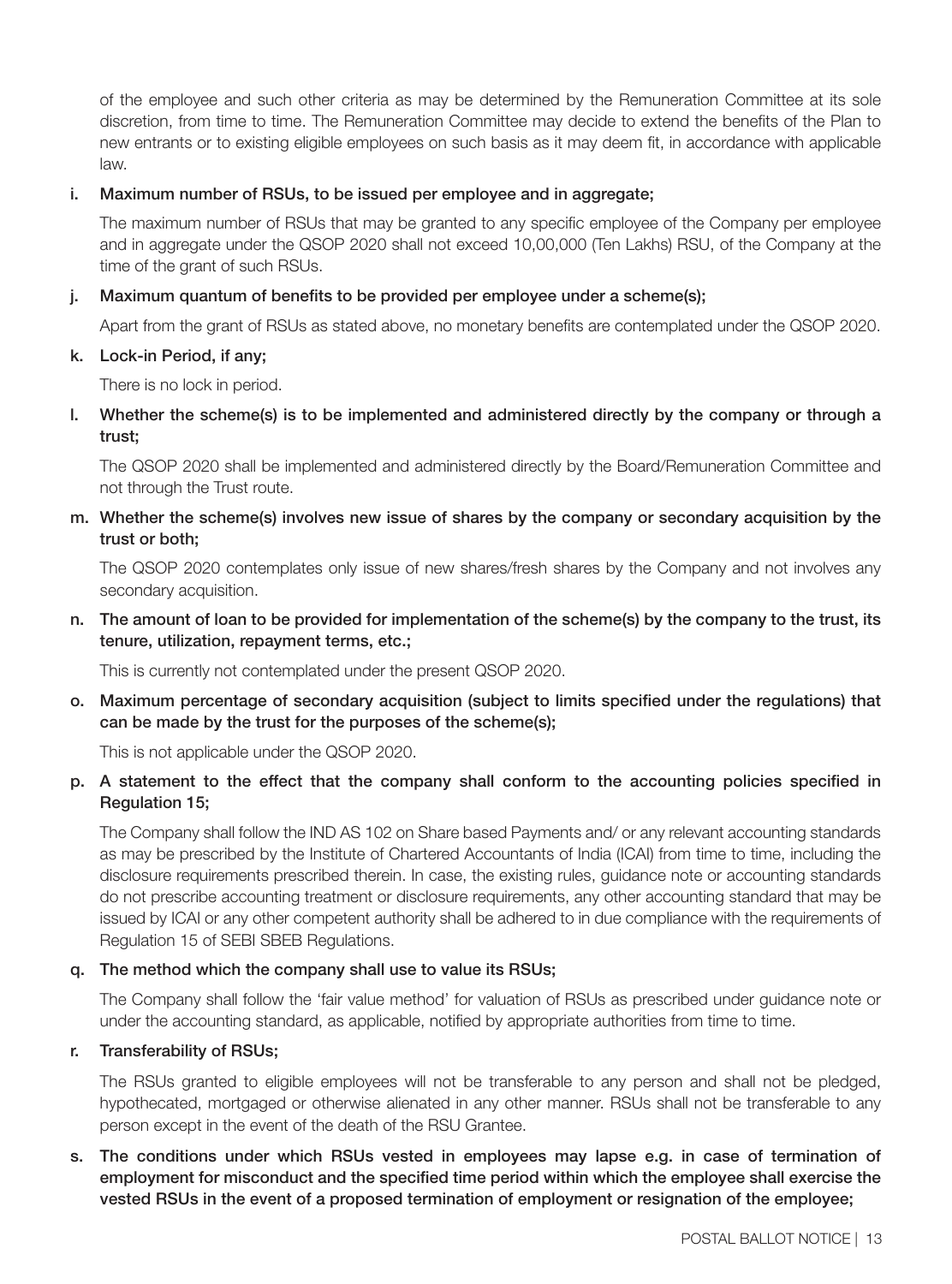In case of resignation / termination (other than due to misconduct) - All vested RSUs as on the date of submission of the resignation shall be exercisable by the RSU Grantee on or before his/her last working day in the Company or its Subsidiary Company(ies). All the unvested RSUs as on date of resignation/ termination shall stand cancelled with effect from the date of such resignation/ termination.

In case of termination due to misconduct - All the vested RSUs (but not exercised) and unvested RSUs at the time of such termination shall stand cancelled with effect from the date of such termination.

## t. The following statement, if applicable;

In case the company opts for expensing of share based employee benefits using the intrinsic value, the difference between the employee compensation cost so computed and the employee compensation cost that shall have been recognized if it had used the fair value, shall be disclosed in the Boards' report and the impact of this difference on profits and on earnings per share ("EPS") of the company shall also be disclosed in the Board's report.

The above statement is applicable.

The Plan entails further issue of shares, consent of the members of the Company is required by way of a special resolutions pursuant to Section 62(1)(b) of the Companies Act, 2013 and as per Regulation 6 of the SEBI SBEB Regulations. Accordingly, the Special resolutions set out at Item No. 2 and 3 of this Notice are proposed for approval by the members.

The copy of the QSOP 2020 is available for inspection, without any fee, by the members of the Company at the Company's registered office during normal hours on working days up to March 31, 2020.

None of the Directors, Key Managerial Personnel of the Company including their relatives are interested or concerned in the resolution, except to the extent of their entitlements, if any, under the Plan.

In light of above, you are requested to accord your approval to the Special Resolution as set out at Agenda Item Nos. 2 and 3 of the accompanying Notice.

> By Order of the Board of Directors For Quess Corp Limited

Place: Bengaluru Date: 18th February, 2020

Sd/- Kundan K Lal Vice President and Company Secretary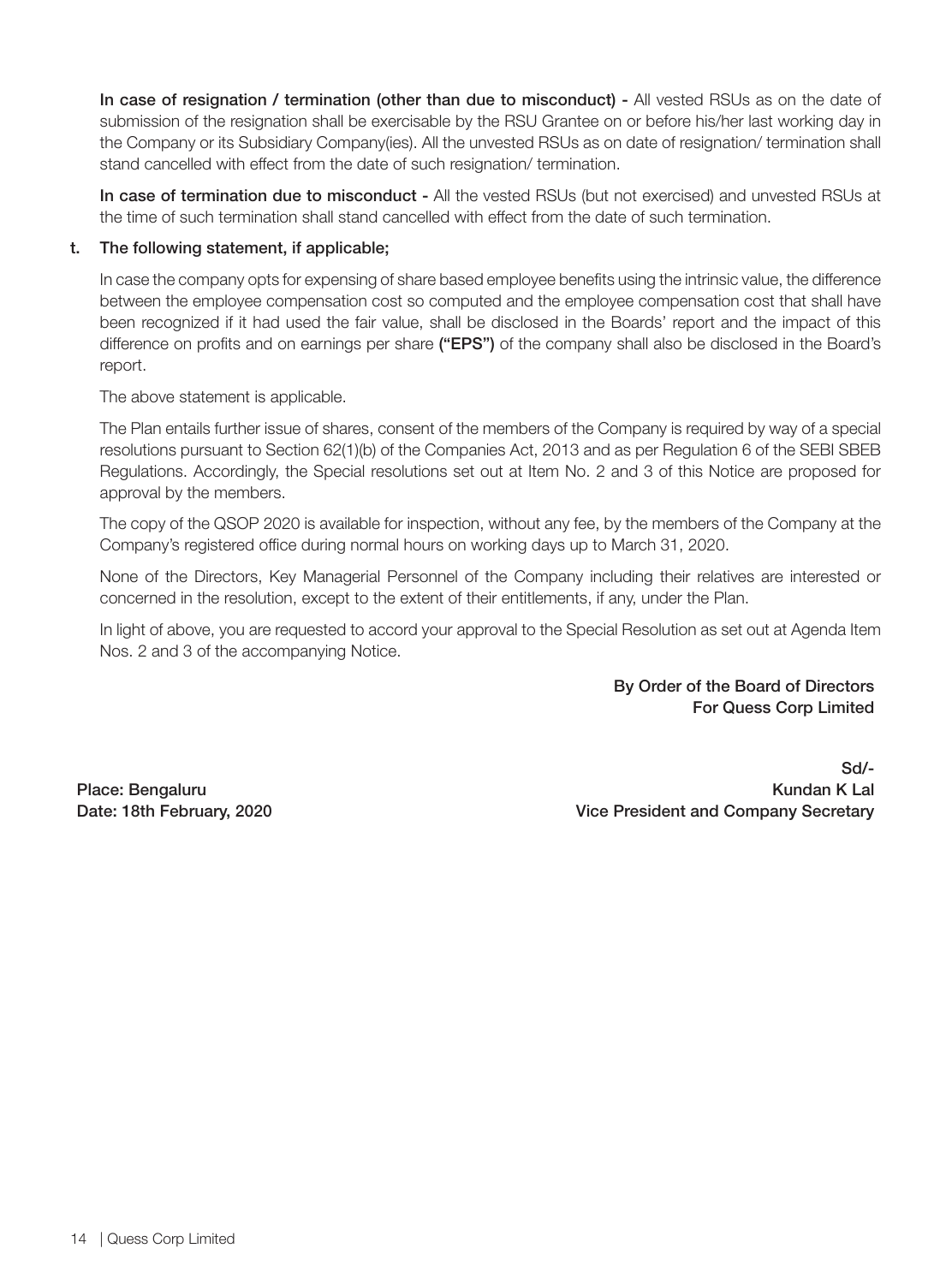| Notes |  |
|-------|--|
|       |  |
|       |  |
|       |  |
|       |  |
|       |  |
|       |  |
|       |  |
|       |  |
|       |  |
|       |  |
|       |  |
|       |  |
|       |  |
|       |  |
|       |  |
|       |  |
|       |  |
|       |  |
|       |  |
|       |  |
|       |  |
|       |  |
|       |  |
|       |  |
|       |  |
|       |  |
|       |  |
|       |  |
|       |  |
|       |  |
|       |  |
|       |  |
|       |  |
|       |  |
|       |  |
|       |  |
|       |  |
|       |  |
|       |  |
|       |  |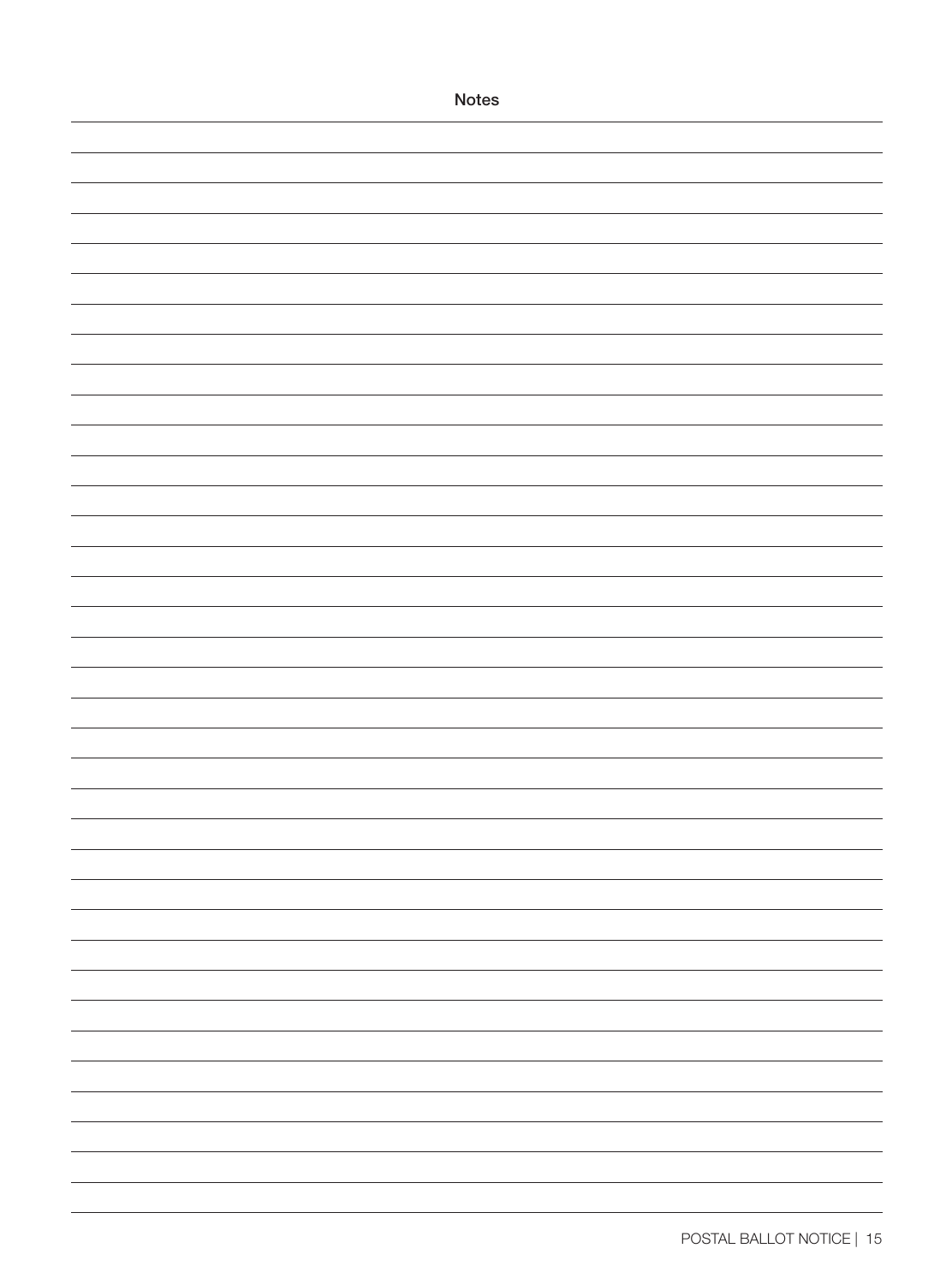| <b>Notes</b> |
|--------------|
|              |
|              |
|              |
|              |
|              |
|              |
|              |
|              |
|              |
|              |
|              |
|              |
|              |
|              |
|              |
|              |
|              |
|              |
|              |
|              |
|              |
|              |
|              |
|              |
|              |
|              |
|              |
|              |
|              |
|              |
|              |
|              |
|              |
|              |
|              |
|              |
|              |
|              |
|              |
|              |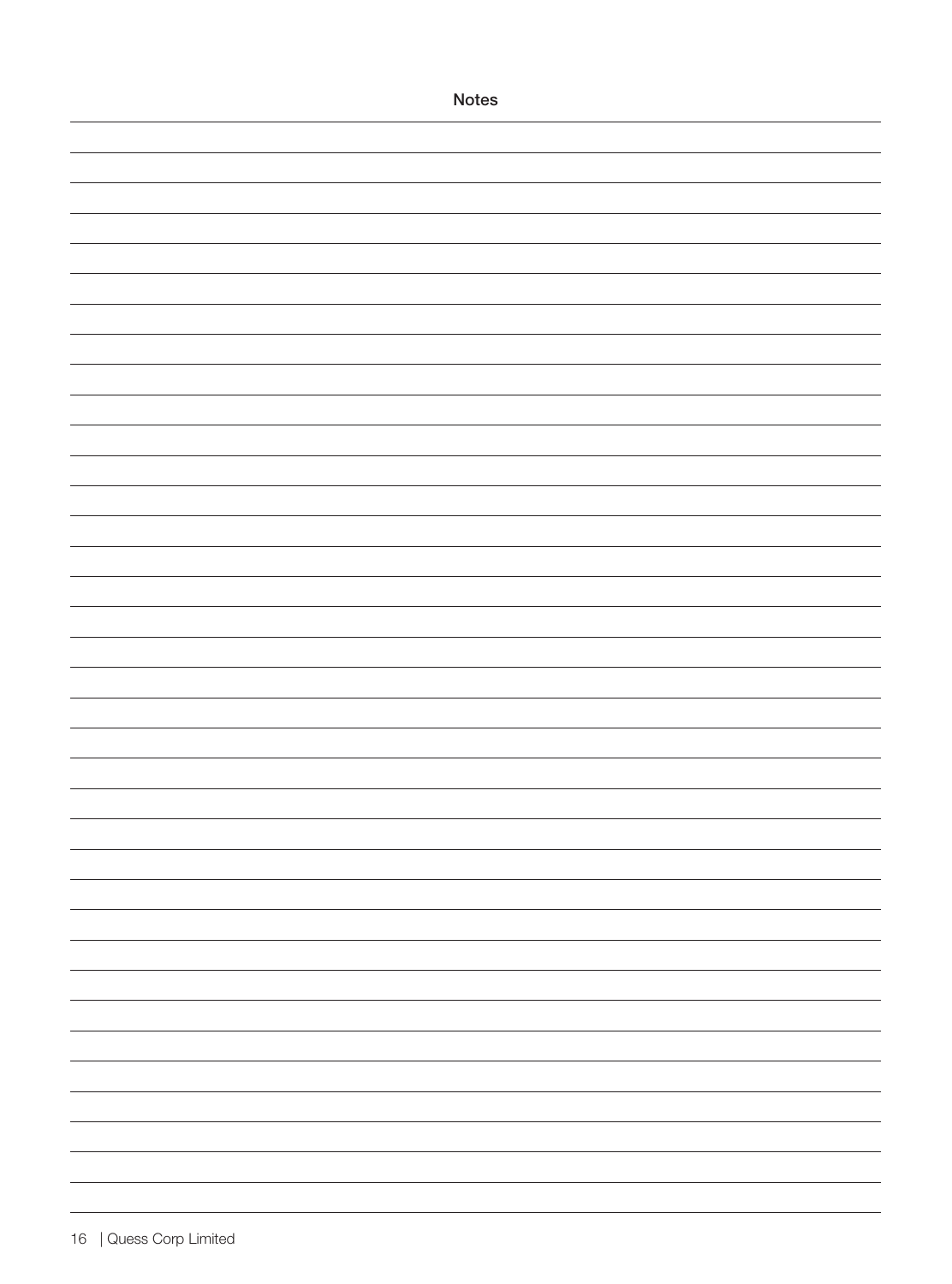

WINNING TOGETHER QUESS CORP LIMITED

#### CIN: L74140KA2007PLC043909

Registered Office: 3/3/2, Bellandur Gate, Sarjapur Main Road, Bengaluru 560103

Website: www.quesscorp.com, E-mail: investor@quesscorp.com

Tel: 080 6105 6001, Fax: 080 6105 6406

## POSTAL BALLOT FORM

| (i)   | Name & registered address of the sole/<br>first named Shareholder:                                  |  |
|-------|-----------------------------------------------------------------------------------------------------|--|
| (i)   | Name (s) of the Joint Shareholder (s), if any:                                                      |  |
| (iii) | Regd. Folio No./*DP ID-Client ID No. (*Applicable<br>to Shareholders Holding Shares in Demat Form): |  |
| (iv)  | No. of Equity Shares held:                                                                          |  |

I/We hereby exercise my/our vote in respect of the following Resolution(s) as mentioned in the Notice, to be passed through postal ballot for the business stated in Notice dated February18, 2020 issued by the Company by sending my/our assent/dissent to the said Resolution(s) by placing the tick  $(\sqrt{})$  mark against the appropriate box below:

|     | Resolution Description of Resolution               | <b>Number</b> | I/we assent to | I/we dissent to |
|-----|----------------------------------------------------|---------------|----------------|-----------------|
| No. |                                                    | of equity     | the resolution | the resolution  |
|     |                                                    | shares held   | (FOR)          | (AGAINST)       |
|     | <b>SPECIAL RESOLUTION</b>                          |               |                |                 |
| 1.  | Approval of the amendments in the "Quess Corp      |               |                |                 |
|     | Limited - Employees' Stock Option Scheme           |               |                |                 |
|     | $2015$ ".                                          |               |                |                 |
| 2.  | Approval of the 'Quess Stock Ownership Plan-       |               |                |                 |
|     | 2020' ("QSOP 2020" or "Plan") for the employees    |               |                |                 |
|     | of the Company.                                    |               |                |                 |
| 3.  | Approval of the grant of employee restricted stock |               |                |                 |
|     | units to the employees of Subsidiary Company(ies)  |               |                |                 |
|     | of the Company under 'Quess Stock Ownership        |               |                |                 |
|     | Plan-2020'("QSOP 2020" or "Plan").                 |               |                |                 |

## Place :

#### Date : Signature of the Shareholder(s) / Power of Attorney Holder/Authorised Representative

(In case of authorized representative of a body corporate, certified true copy of the relevant authorization viz. Board Resolution/ Power of Attorney should be sent along with Postal Ballot Form)

| ELECTRONIC VOTING PARTICULARS       |         |                 |  |
|-------------------------------------|---------|-----------------|--|
| <b>EVEN</b>                         | USER ID | <b>PASSWORD</b> |  |
| (Electronic Voting Sequence Number) |         |                 |  |
|                                     |         |                 |  |
|                                     |         |                 |  |

1. If you opt to cast your vote by e-voting, there is no need to fill up and sign this form.

2. Last Date of Receipt of Postal Ballot Forms by Scrutinizer is 31<sup>st</sup> March, 2020 upto 05.00 p.m.

Facility to exercise vote(s) by means of Postal Ballot, including voting through e-voting will be available during the following period:

| <b>Commencement of Voting</b> | End of Voting               |
|-------------------------------|-----------------------------|
| March 2, 2020 from 9:00 AM    | March 31, 2020 upto 5:00 PM |